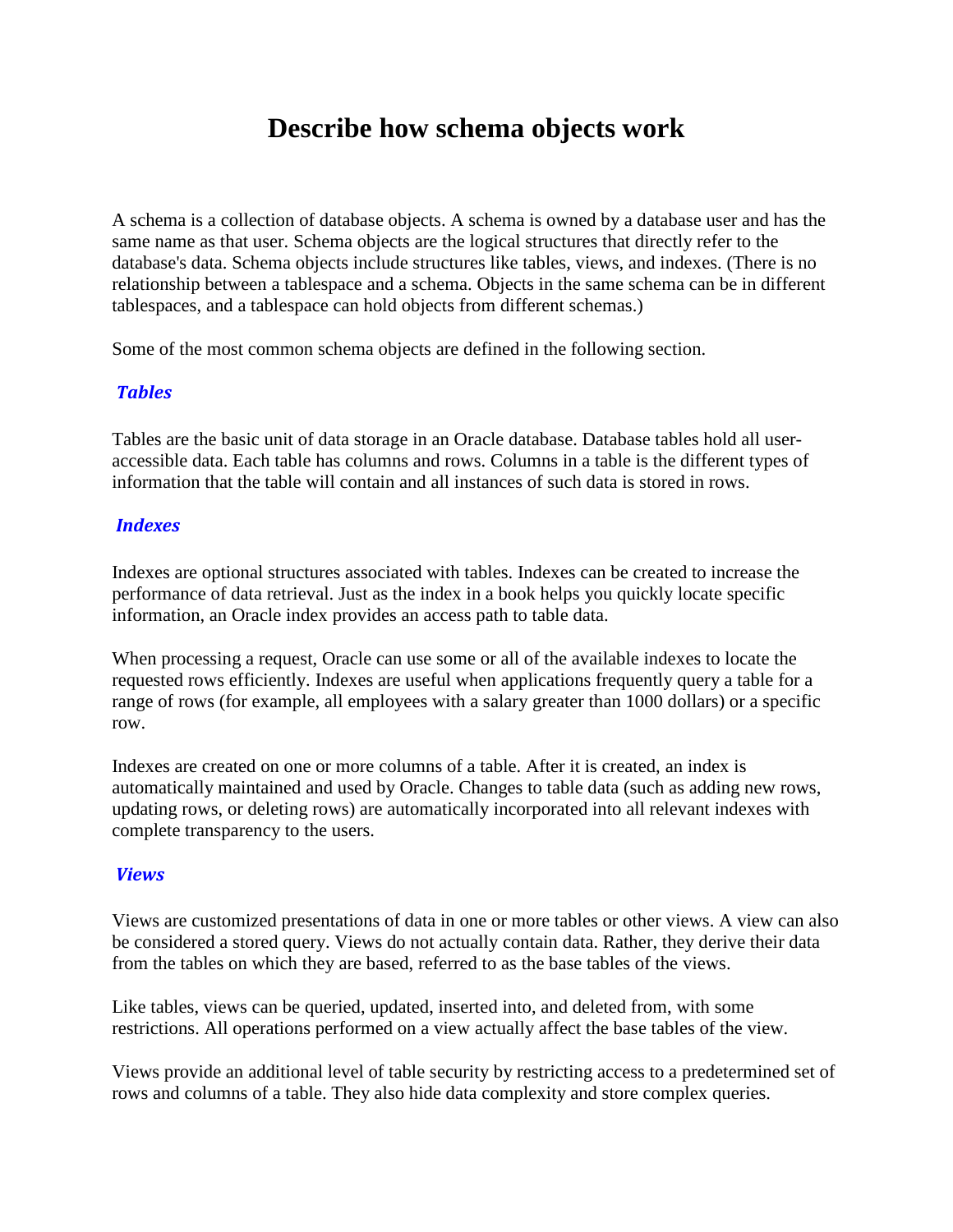## **Clusters**

Clusters are groups of one or more tables physically stored together because they share common columns and are often used together. Because related rows are physically stored together, disk access time improves.

Like indexes, clusters do not affect application design. Whether a table is part of a cluster is transparent to users and to applications. Data stored in a clustered table is accessed by SQL in the same way as data stored in a nonclustered table.

#### Synonyms

A synonym is an alias for any table, view, materialized view, sequence, procedure, function, package, type, Java class schema object, user-defined object type, or another synonym. Because a synonym is simply an alias, it requires no storage other than its definition in the data dictionary

## Database Links

A database link is a schema object in one database that enables you to access objects on another database. The other database need not be an Oracle Database system. However, to access non-Oracle systems you must use Oracle Heterogeneous Services.

## **Snapshots**

In computer systems, a snapshot is the state of a system at a particular point in time. The term was coined as an analogy to that in photography. It can refer to an actual copy of the state of a system or to a capability provided by certain systems.

#### **Procedures**

A stored procedure is a subroutine available to applications accessing a relational database system. Stored procedures (sometimes called a proc, sproc, StoPro, StoredProc, or SP) are actually stored in the database data dictionary.

Typical uses for stored procedures include data validation (integrated into the database) or access control mechanisms. Furthermore, stored procedures are used to consolidate and centralize logic that was originally implemented in applications. Large or complex processing that might require the execution of several SQL statements is moved into stored procedures, and all applications call the procedures only.

Stored procedures are similar to user-defined functions (UDFs). The major difference is that UDFs can be used like any other expression within SQL statements, whereas stored procedures must be invoked using the CALL statement[citation needed]